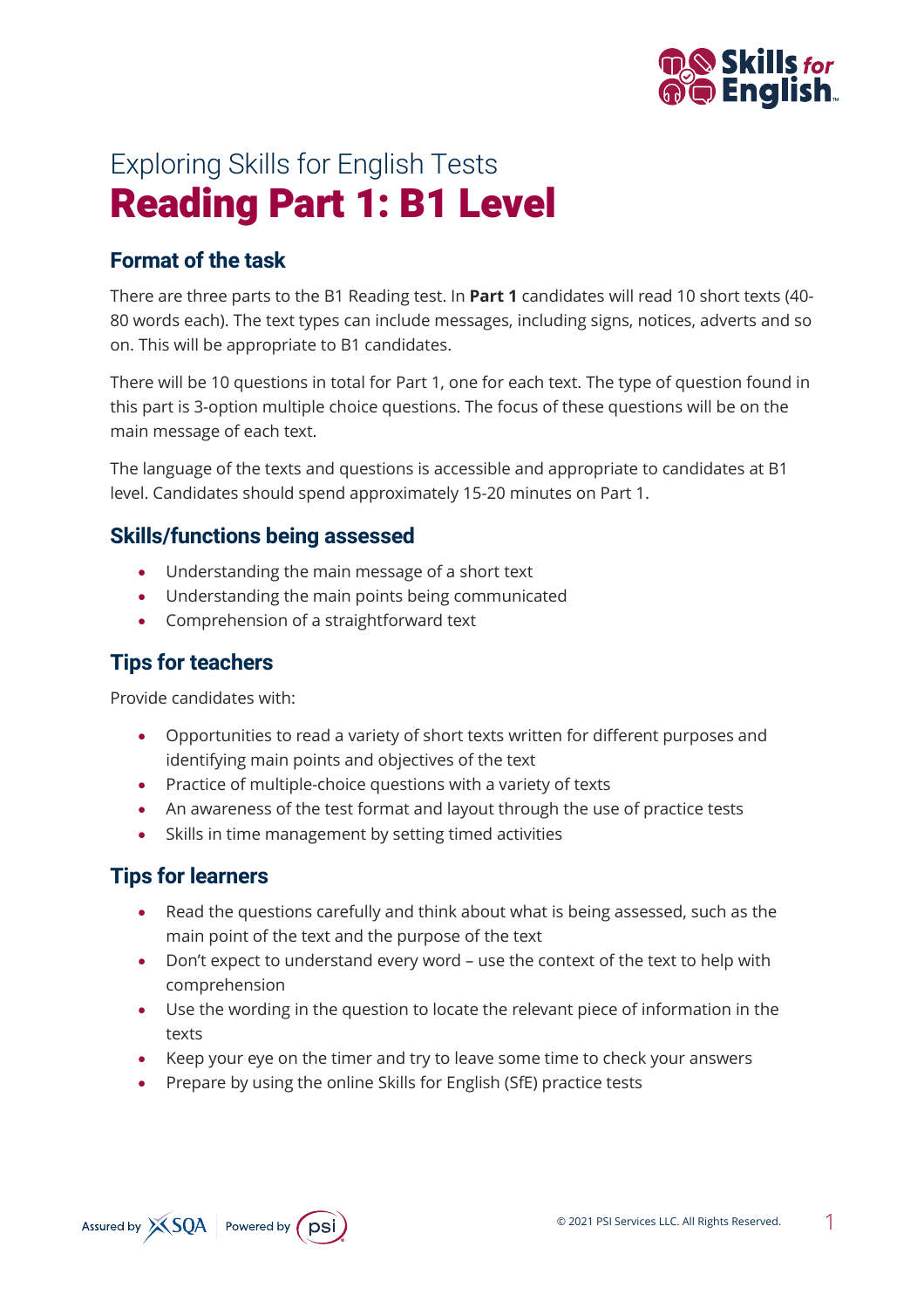

# **Sample B1 Reading Part 1 Task**

The extracts below are an example of the type of text and questions a candidate may encounter in Part 1.

Read each short text and answer the question that follows. For each question, choose, A, B, or C.



© 2021 PSI Services LLC. All Rights Reserved. 2